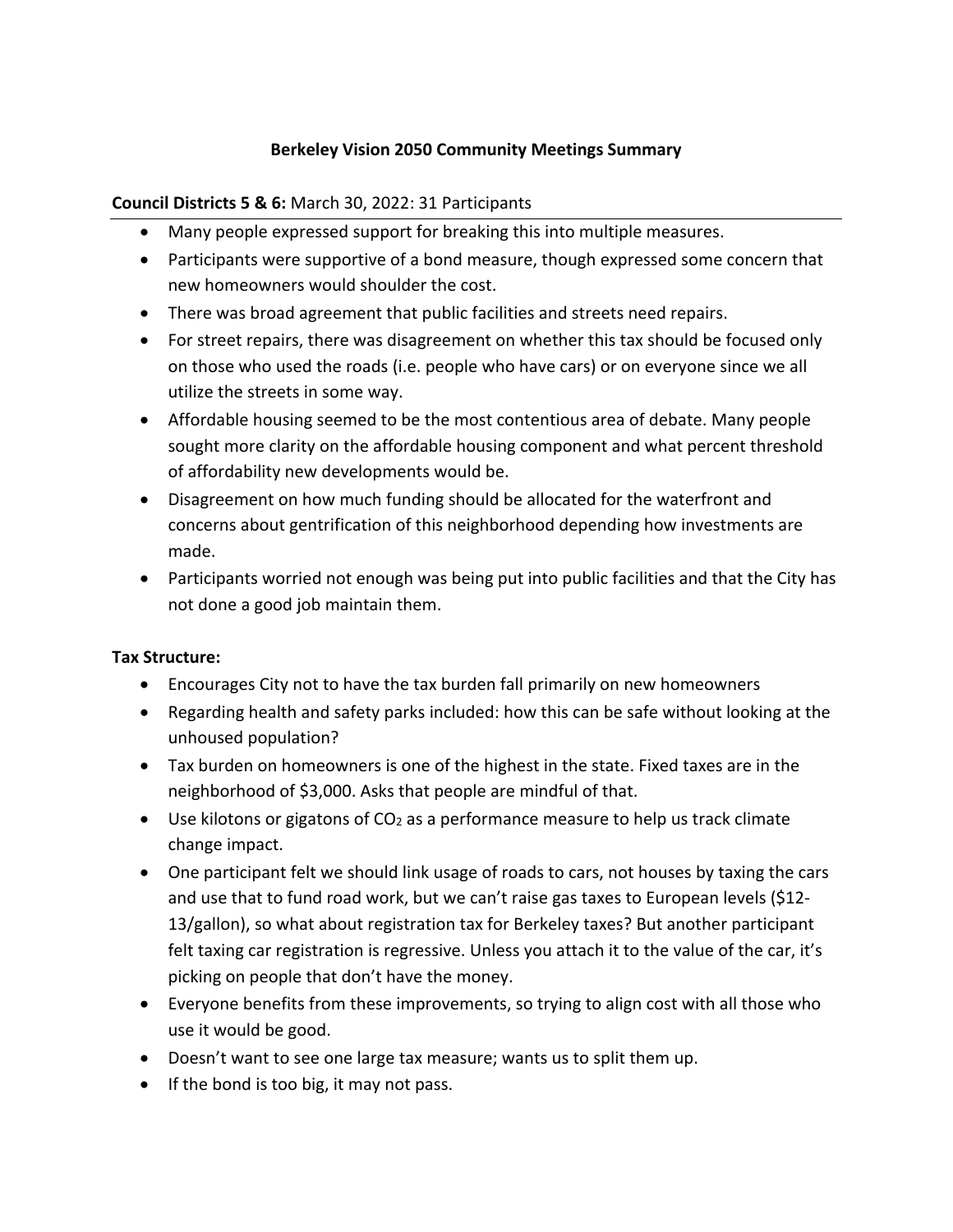- Supports comment that this is a shared need and should be a shared expense. Parcel vs bond is a very important question.
- Generally prefers a GO bond to a parcel tax.
- Will this be on the ballot the same time the school measure goes? If they go together, one may fail.

#### **Housing:**

- At the Ashby housing development, can the City get 50-100% of units to be affordable?
- Feels ok about infrastructure, but doesn't feel like she has enough info on affordable housing.
- Can we set up another session about affordable housing to educate people?
- This measure feels awfully large. Housing component might be better split off as a separate measure.
- Wouldn't support affordable housing.
- Berkeley has consistently not built enough.
- Developers would rather take a project in El Cerrito or Oakland.
- Costs are higher in Berkeley than other East Bay cities.
- We should lean on market to fix what we hope is a short-term problem we are facing.
- We should talk to developers to see what's possible; don't just make a decree of 35%.

#### **Bike/Pedestrian:**

• Good to see improvements being made, but the bike boulevards are in poor condition.

## **Roads:**

- People drive too fast; we should add more speed bumps or 15mph speed limit instead of 25.
- City needs to increase its participation in maintenance if the public is going to increase bonds.

## **Waterfront:**

- Huge amount of money allocated to Waterfront. SLR is of critical importance, but there's also a rumor out there that we'll rebuild the pier and commercialize the area which would be terrible.
- Participant doesn't agree with climate change projects at this stage or the marina at this stage (it's still developing a plan). We haven't done enough work yet on climate change to know what is needed. 2016 plan doesn't address SLR.
- Strong support for rebuilding the Berkeley Pier.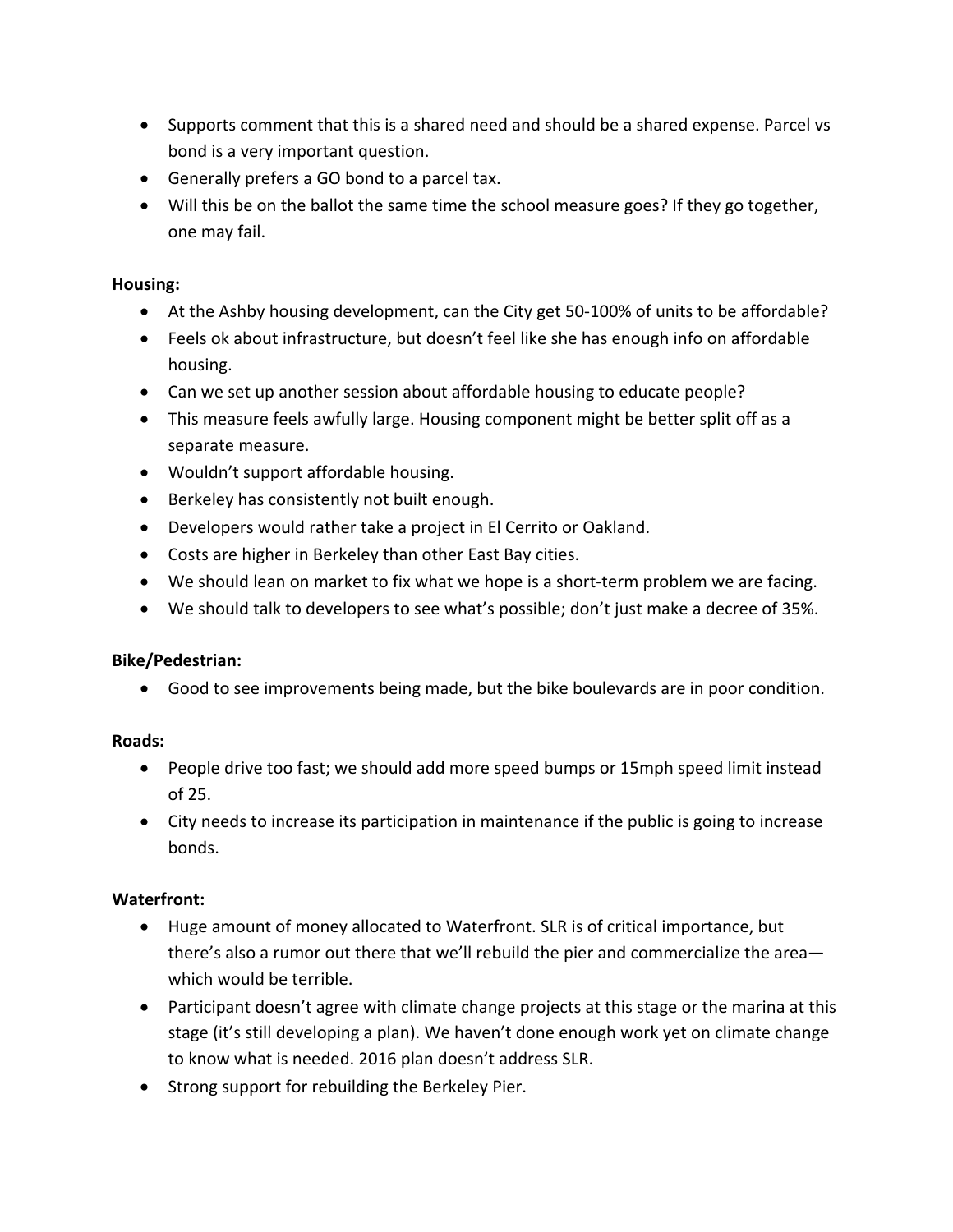#### **Public Facilities:**

- We haven't been maintaining our facilities.
- Even with a \$600M bond, there is only \$75M dedicated to public buildings. How would this cover the vets/old city hall?

#### **Other:**

- The task force has many familiar faces. Would like to see new voices moving forward. Will there be a citizen advisory or citizen oversight group? Can we bring in some new blood to the decision-making process?
- City's move to program plan is important.
- Wildfire prevention should be part of this bond.

# **Council Districts 7 & 8:** April 6, 2022: 30 Participants

- There was concern that a bond measure would not allow the City to fund continued maintenance and suggestion that multiple funding measures might be needed to meet different needs.
- Multiple speakers pointed to the need to deal with homelessness in the City before you could even address other concerns like transportation, streets and parks.
- Interest in using developer fees to pay for certain improvements including bike lanes, trees and street lighting.
- Questions about how this broad vision is defined and interest in the City taking a wholistic view to funding measures and what works.
- Multiple speakers expressed concerns about pedestrian safety due to lack of street lighting and poor street conditions.

## **Tax Structure:**

- Wants to ensure high quality of life for Berkeley residents. Urge the cafeteria approach. Vote separately on climate issues, housing, etc.
- Would like parcel tax to fund needs.
- Funding must include low income and senior exemptions.
- Concerned with the use of infrastructure. Worried about the wide spectrum. If bond, it will be for infrastructure only, and not include maintenance. The city is way behind in maintenance. Concerned the city is focused on spending money, but never in the correct places.
- Problem with Measure O bond and higher interest rates. Allowed \$4.5 Million in tax credits to go to the church. Would there be an oversite committee? Proceeds would not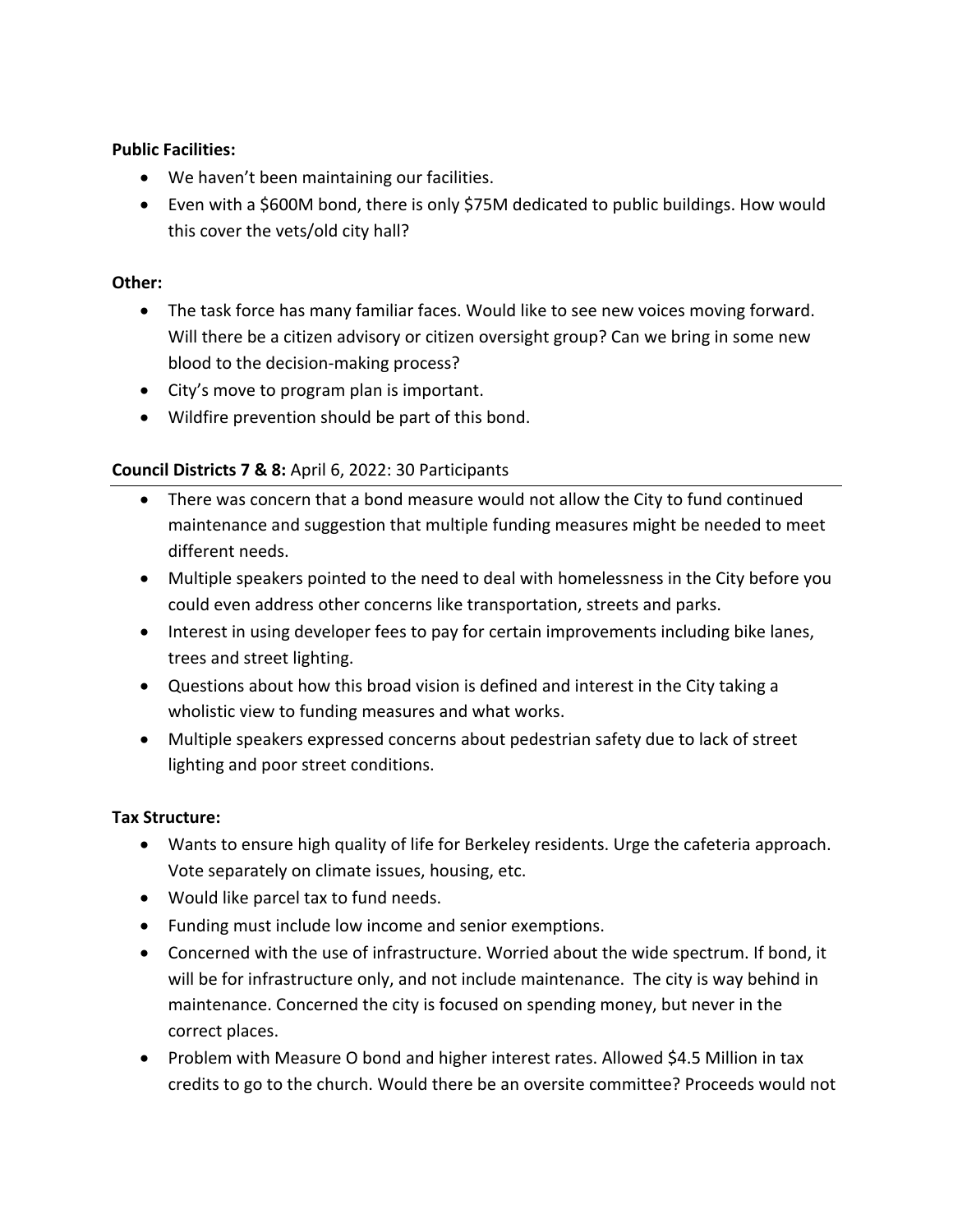end up with third parties, tax credits (cutting out-difficult to hear) tax credit proceeds are given to politically powerful parties.

• Discussed the gas tax, and funding city streets.

# **Housing:**

- Going forward we need to be very clear on how much will be for PW and true infrastructure, and not put into other amenities. Do not include housing. It's not infrastructure.
- Questioned if the City has rezoned around the Ashby BART station?
- Regarding health and safety parks included: how this can be safe without looking at the unhoused population?
- How can you address transportation without addressing the unhoused population? We need transportation planning/planners.
- Should require bike lanes, small parks, to be provided by new developers when new developments are built. Partnerships and or requirements with developers.
- Supports the prior speaker regarding developers helping out more. Worried about urban island heat effect. Building houses increases the temperature of your city. What can we do to mitigate the increase of temperature? Concern of loss of trees in the city. Net impact of heat and loss of trees to our city. New lighting should be done in a way that is not negative to wildlife.

# **Bike/Pedestrian:**

- Students are in favor of bicycle transportation.
- Urges attention to sidewalks. Walking in the streets at night presents challenges: lighting, tree roots, etc.

## **Roads:**

• Infrastructure should actively mitigate climate change. Hope to see the framing changed in the 2050 Vision, have performance measures match.

## **Other:**

- Would rebuilding the culverts for the underground creeks be included? Discussed the loss of a pool and a skating rink, but spend tons of money on other things.
- Who defines what this vision is?
- Who's the architect on this whole thing?
- Comprehensive, not a piece meal thing. Make the city a more livable place. How are we going to put together an assessment on what works? Will we have a feedback loop?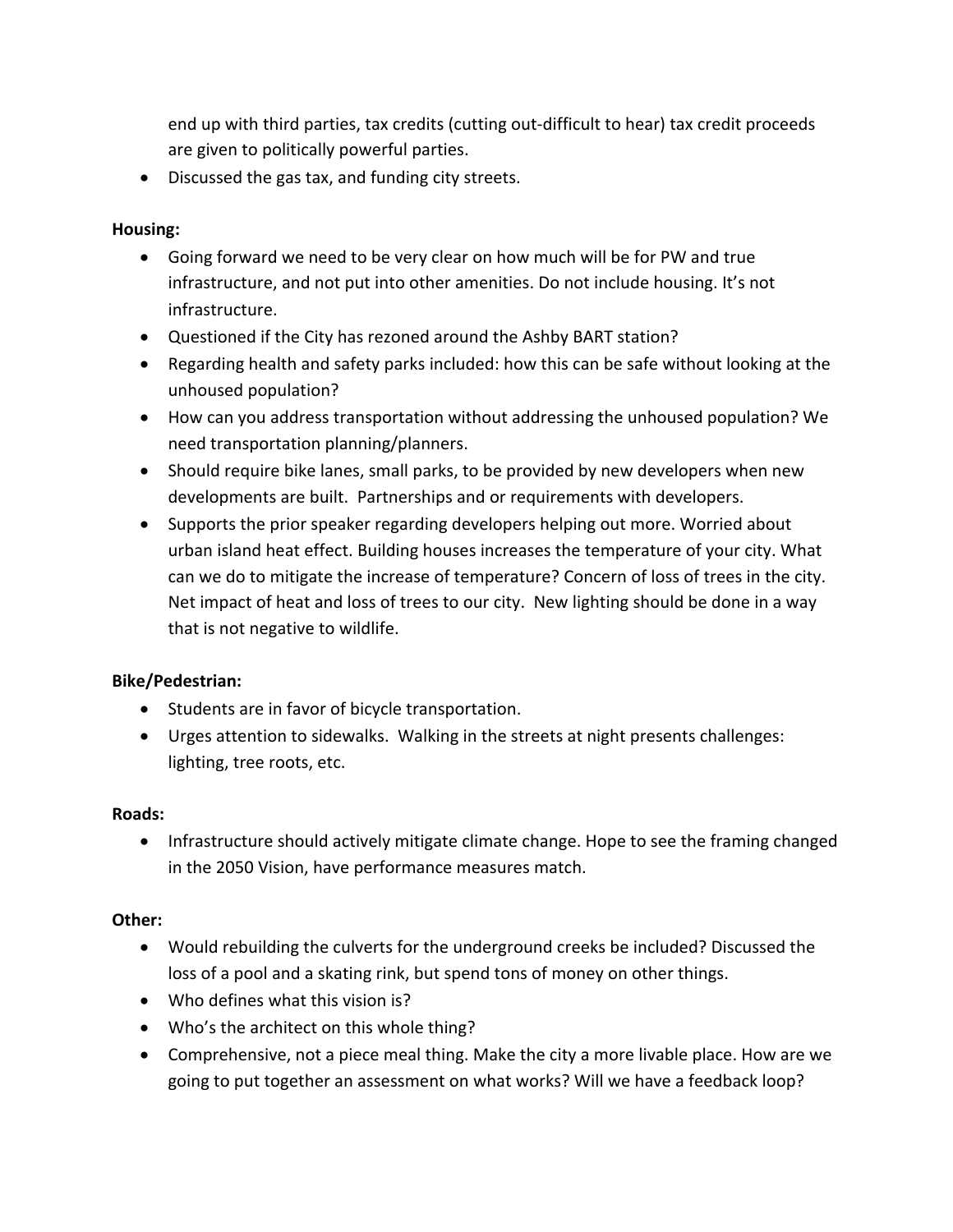Find out feedback from the people who are using the infrastructure, is it working? Will it really work for people who use all types of transportation?

## **Council Districts 3 & 4:** April 13, 2022, 28 Participants

- Multiple participants expressed concern over the size of the need and felt the City should brake it into bite-size pieces over many years.
- Concern over the opaqueness of Berkeley's finances and whether the money would actually deliver results for the community.
- Many participants at this meeting expressed concerns over climate and how it interacts with housing, infrastructure and urban biodiversity.
- Concerns that communities like South Berkeley and seniors who rely more on cars will be left behind if we reduce roads and add bike lanes.
- Support for fixing the Vets Center and old City Hall.

## **Tax Structure:**

- Would like to see a parcel tax that relates to size of units, especially new units, because we know that the size of the unit correlates to climate impact.
- Slow way down. This should be multiple measures over many years, and they should be well cooked. Streets are ready now. Should be a \$150M bond, over 10 years.
- \$100B gives sticker shock. Can we give perspective of timelines, e.g. how much did infrastructure cost 50 years ago? Will my road not be paved until 2050?
- On CC repair, a consultant was engaged to do a report on CC transformation, charged City \$600k; bulk of report had nonsensical recommendations. At same time, there was issue of where to put public restrooms in Berkeley. Consultant was hired for \$300k. Nothing happened with this. The way the City spends its money is opaque. He tried to find a list of all the consulting contracts over past several years. You can't do it unless you have very special knowledge and guidance. Will be difficult to support bond measures on anything without confidence in the ability of the City to use the money effectively. That's a problem that has to be confronted in any infrastructure plan.
- Before major bond issues are put before the public, need to clean up your act about Berkeley finances, and have transparency about what is being spent, and what it is being spent on.

#### **Housing:**

- Also interested in relationship of this to housing unit plans and BART plans.
- Are we planning to include electrification in affordable housing?
- We need affordable housing.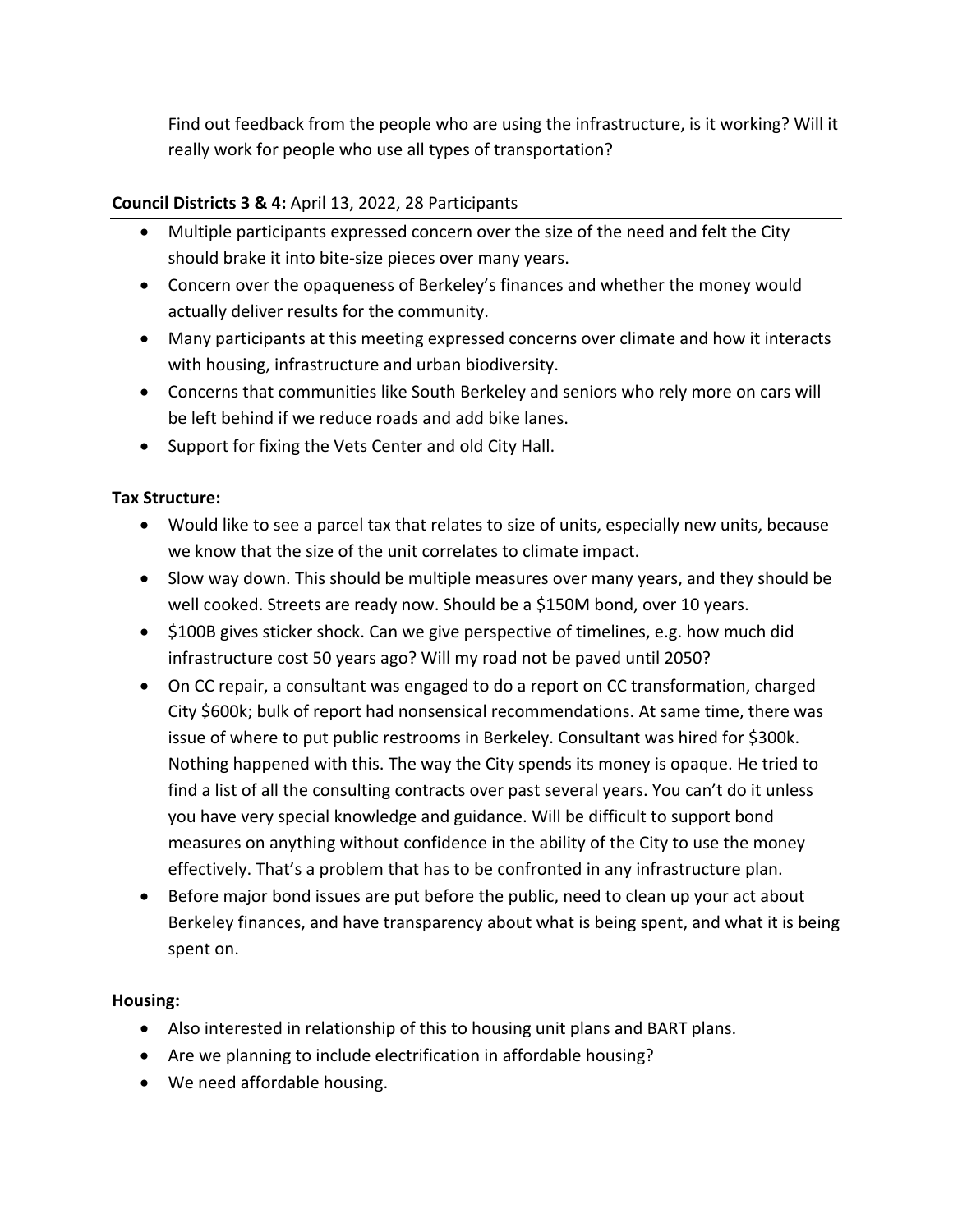- For years, has tried to find out about Berkeley's affordable housing trust fund. Where the money comes from, where the money goes. He was recently informed that there is no such thing; instead, there are a variety of different funds. Trying to find out what goes in and what comes out takes detective work.
- Question re: Bart development and density bonus mechanics: can public funds confer a density bonus on a project or does developer need to request one?

## **Bike/Pedestrian:**

- We'll see a massive increase in bicycling; electric bikes, especially.
- Current situation for bicyclists isn't safe enough. As we think of vision 2050, green, bicycle-based transportation should be at the top of the list.
- Need to coordinate efforts. Hearst was repaved and there's not a bike lane there because the entire infrastructure was ripped up and repaved poorly, perhaps because they're doing sewer work? Not safe/easy to ride.
- Long time South Berkeley resident. Please don't demonize driving to make it hard for seniors to keep track with bikers. Appreciates bikers but it makes it much harder for all of us that are getting older.
- Wants to see universal design/accessibility incorporated into sidewalks and streets; wants to see it called out as another form of equity.
- Between now and 2050, biggest population will be seniors and disabled. Suggests grounding this in predicted changes in who will be here economically and demographically, and make sure that components of plan speak to less mobile and more locally dependent on streets and sidewalks. (Not just bicyclists)

## **Waterfront:**

• On resiliency and Waterfront, we need to do the planning first.

## **Public Facilities:**

- Stress importance of 2 buildings: old City Hall and Veterans Building. Both neglected for a long time; need to address seismic and other renovations. Once retrofitted, can serve the public, and equity will be an important feature; e.g. including an art center and public museum. Wants to see those in the program plan draft.
- Historic downtown buildings could be a special place for community.
- Support for rehab of old City Hall, Veterans Building and CC Park.
- Atmosphere of community pride can be elevated by renovating these buildings.
- Preservation of architecture; supports Veterans Building, would love to see it reopened. Would be happy to review plans/studies pro bono for historic properties.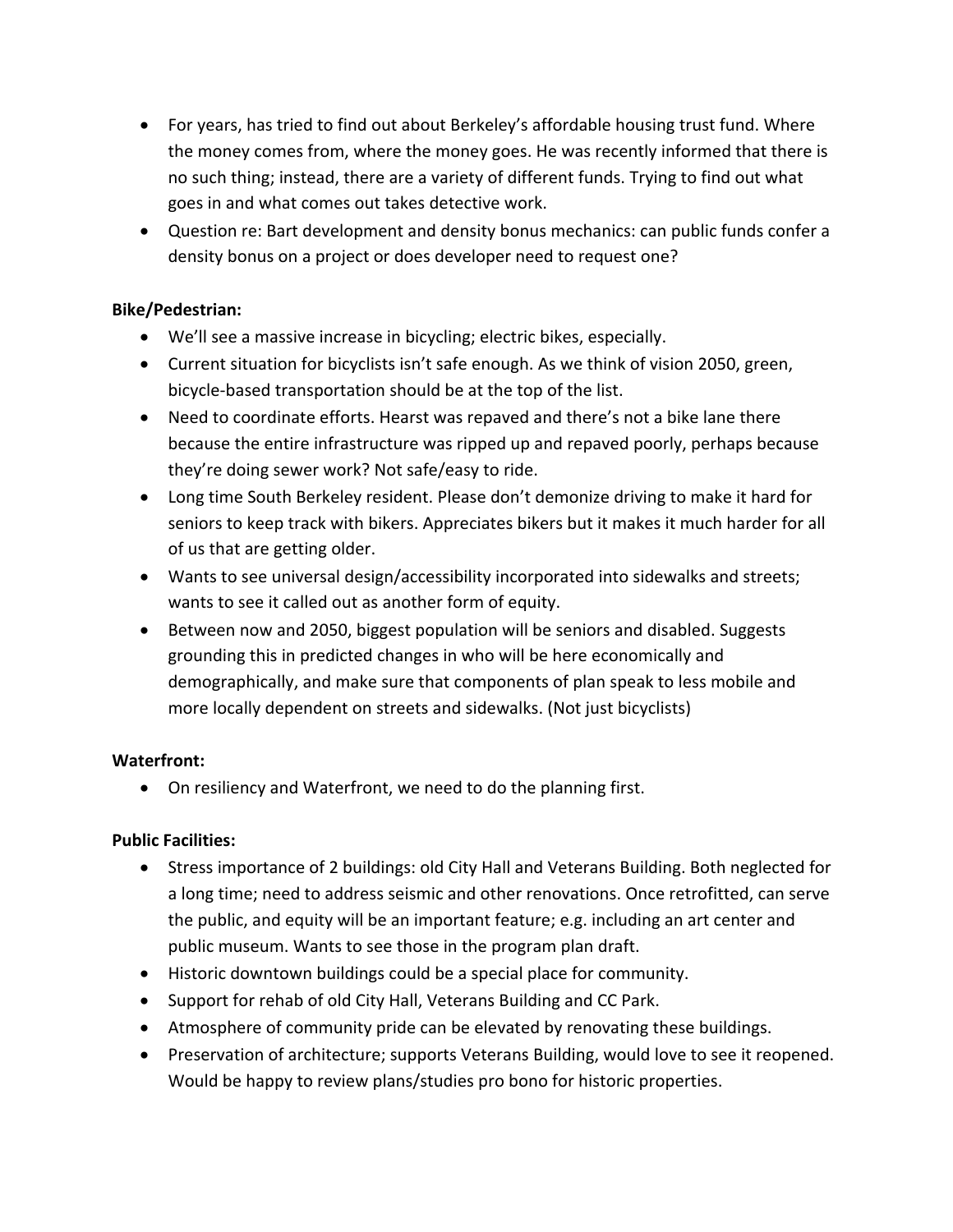• Trying to save old City Hall and Veterans Building to get a bond issue passed to keep those beautiful and historic buildings. Hopes we can keep these buildings, which are a joy for people of color and a lot of people in Berkeley.

## **Other:**

- In the possible results slide there were goals to adapt to the effects of climate change, but nothing to directly curb emissions. That should be a main part of the city's plan.
- Appreciates metrics, and hopes we'll have a baseline from which to address equity, affordable housing, sidewalks
- Inappropriate to put sewer charges and green infrastructure in this.
- Wants to focus on urban biodiversity and support local ecology. We need to support birds and insects. Would like to see that consideration incorporated into all decisions. How can we create a nature-filled City with no net heat gain in our City; no net increase in impermeable surfaces? How can we put permeable spaces back in, potentially in streets?
- Lighting is a known disrupter for birds and associated with cancer in humans. Choose least disruptive options.
- London is a national park City, good model.
- There are many new buildings going up in Berkeley. Berkeley is committed to electrification. Yet, there is no clear requirement for them to have solar. That would be a useful and good thing.
- We need to get Bird Safe Ordinance codified especially if a large BART development is coming.
- Also wants to see this incorporated in websites. Some depts haven't been able to do this well.

## **Council Districts 1 & 2:** April 20, 2022, 35 Participants

- Lots of support for a parcel tax measure instead of a bond.
- Lots of interest in funding being used for the MTC to support their work.
- Many felt that the Marina is being treated differently from other parks and in that way not being given equal attention.
- Multiple participants brought up that this funding could help achieve Vision Zero priorities.

## **Tax Structure:**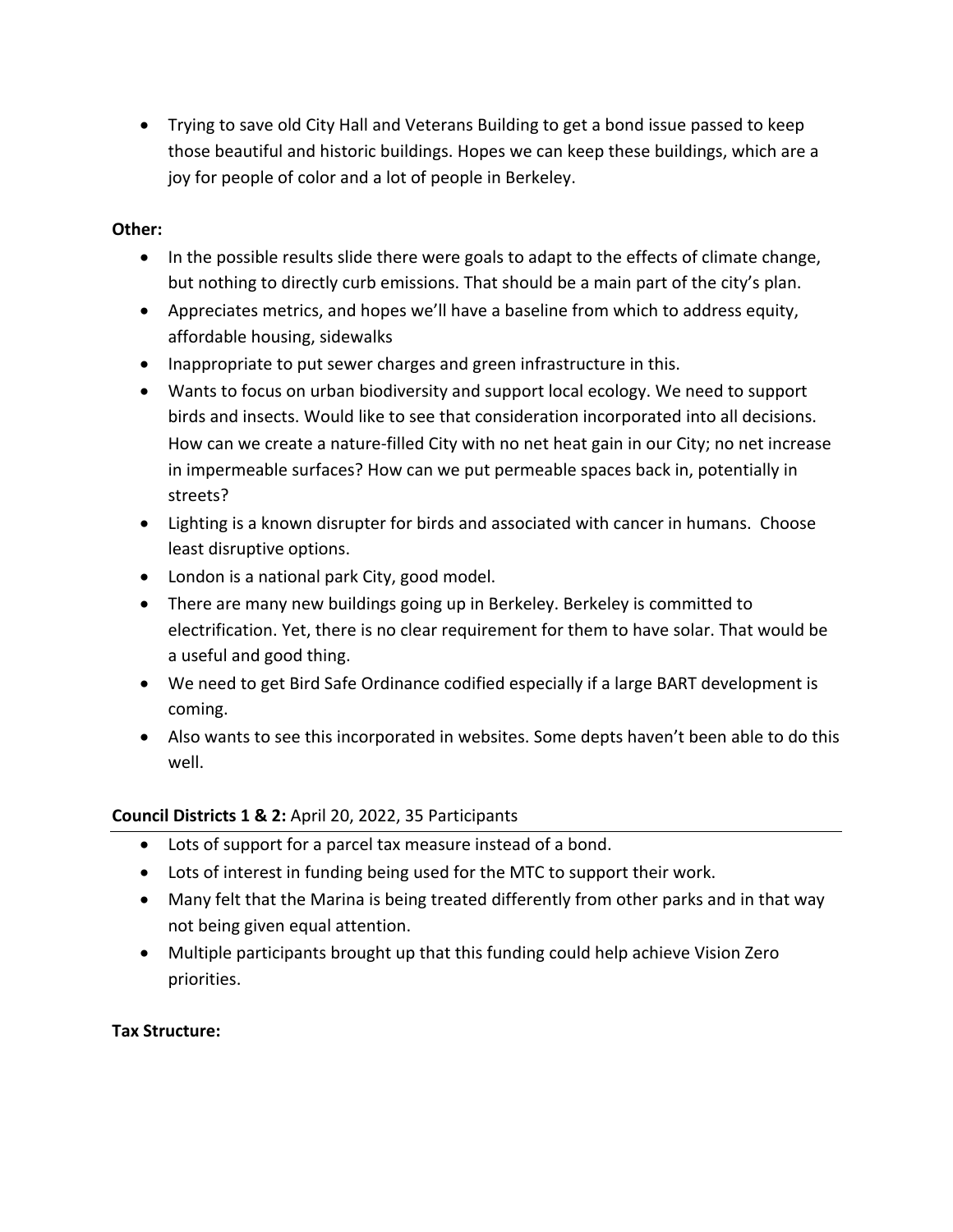- Parcel tax can go into maintenance, which a bond cannot; and while maintenance has gotten better, weeds, grasses, etc. need more attention. We don't need to look so shabby.
- Sees need for infrastructure, but needs a better understanding of bottom line how it would impact his tax bill.
- It's important to put money toward maintenance; so, the hybrid revenue measure is interesting.
- Supports parcel tax over bond
- Being able to spend on maintenance and have exemptions for low income and others is important
- Wants to do that through a parcel tax.
- Parcel tax can bring us up and help us maintain.
- He's concerned with how we'll control how money will be spent.
- She was disappointed in the allocation of T1 bond funds.
- Parcel tax: a lot of people are concerned with what they're being charged on including earth basements. Need to figure out fair ways to decide what's fair square footage.
- As a homeowner, parcel tax is the more equitable situation given what a lousy deal we have with prop 13.
- We weren't able to pass a local carbon tax; but I'd love to see that fund our climate mitigation projects.
- We should do what will pass, on a practical level.

# **Housing:**

• Affordable housing is one of the top priorities. Goes to equity and quality of life.

# **Bike/Pedestrian:**

- Focused on bike infrastructure improvements
- This is good opportunity to make a major improvement, and advance Vision Zero goals.
- If we're serious about bike safety, let's focus on highest needs first.
- Would like to see more vision of the bike boulevards carried out especially at crossings and major intersections.
- Totally in support of biking and climate change and parks, but hopes affordable housing doesn't get lost. Especially in Berkeley with all of our progressive values.

## **Roads:**

• Sidewalks are exploding; wrong trees were planted; wants to see better tree selection.